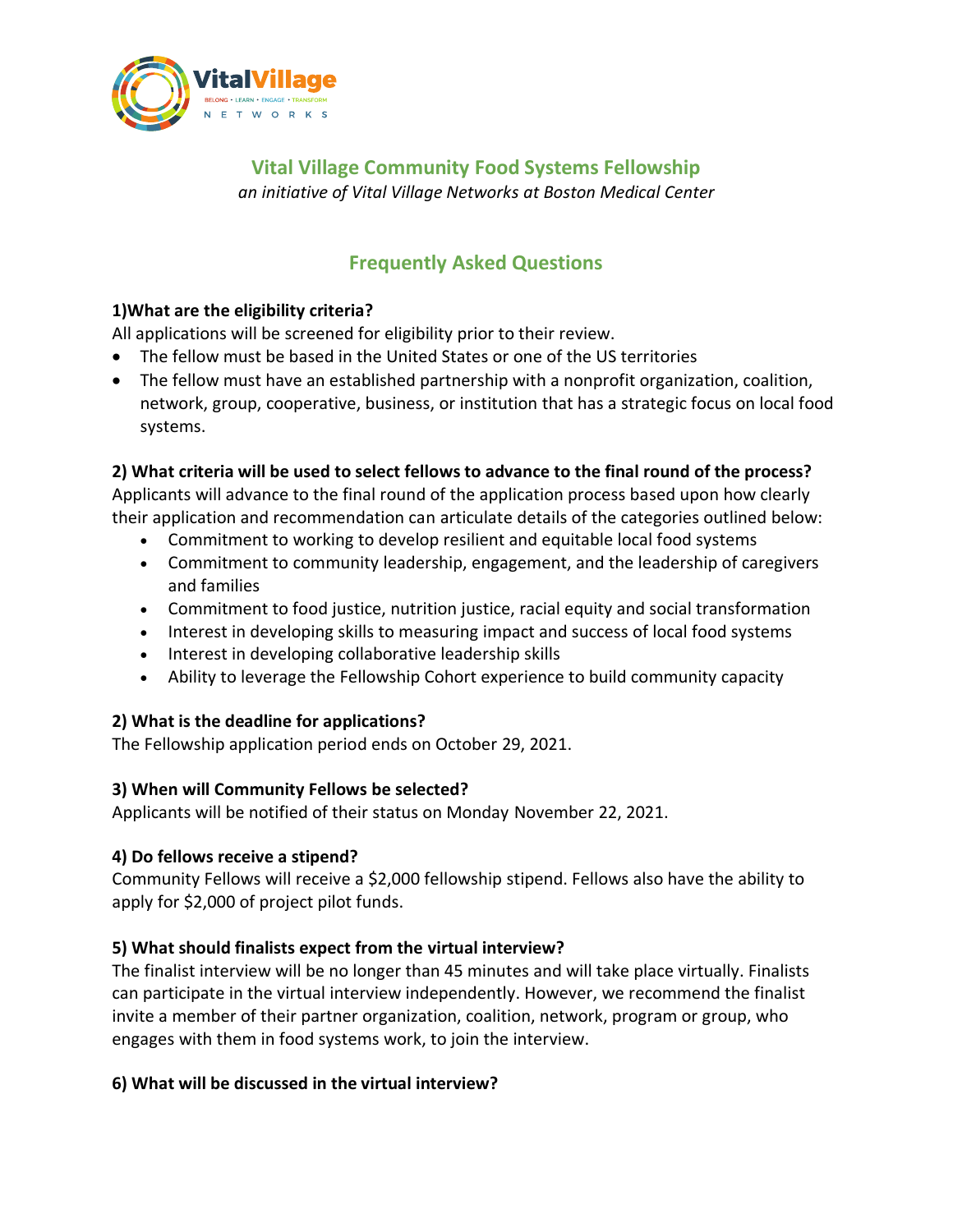

An overview of the goals of the interview will be shared with communities moving into the final phase of the application process.

#### **7) Is there a budget required for the pilot funding or a template we should use?**

Fellows are not required to submit a budget for the pilot funds at this time. If awarded, there will be an opportunity to submit a budget during the fellowship program

# **8) What will participation in the Community Food Systems Fellowship include?**

Participation in the Community Food Systems Fellowship will include:

- **Community Design Labs**: Participation in two Community Design Labs focused on participatory research skills (December 2021 and May 2022) These workshops will be held virtually over 3, 90-minute sessions.
- **Monthly Virtual Learning Sessions**: Learning sessions will take place once a month. Fellows with convene for learning sessions that including webinars and peer-led sessions that allow fellows to dive into a particular subject and learn from and with one another around key topic areas.
- **Monthly individual check-in sessions:** with members of the Vital Village Networks team and/or a peer mentor
- **Virtual National Convening**: participation in a project stakeholder convening and cumulative project showcase during the Virtual 2022 National Community Leadership Summit, planned as a virtual meeting for October 2022.

### **9) When will the Fellowship begin and end? What are the important dates?**

The Fellowship will begin in December 2021 and end in December 2022. Design Labs, planned in partnership with the cohort of fellows, will take place in December 2021 and May 2022. A cumulative project presentation for the full cohort of Fellows will take place at the *Virtual* 2022 National Community Leadership Summit, which is tentatively planned for October 17-18, 2022. Virtual Design meetings with the full cohort of all eight Community Fellows will take place in December 2021 and May 2022. Exact dates will be confirmed as soon as possible.

### **10) Who in the community would the Community Fellows engage over the 12-month time period?**

Community stakeholders the Community Fellows engage may vary depending on their focus within the local food system. However, we strongly encourage Community Fellows have an aspect of their project that engages parents and caregivers to ensure inclusive and meaningful ways for families who face the largest inequities to be integrated in the participatory research process.

#### **11) Who is the main point of contact?**

Please direct inquiries to [vitalvillage@bmc.org](mailto:vitalvillage@bmc.org)

### **12) Will there be a way for applicants who are not awarded the Fellowship to engage?**